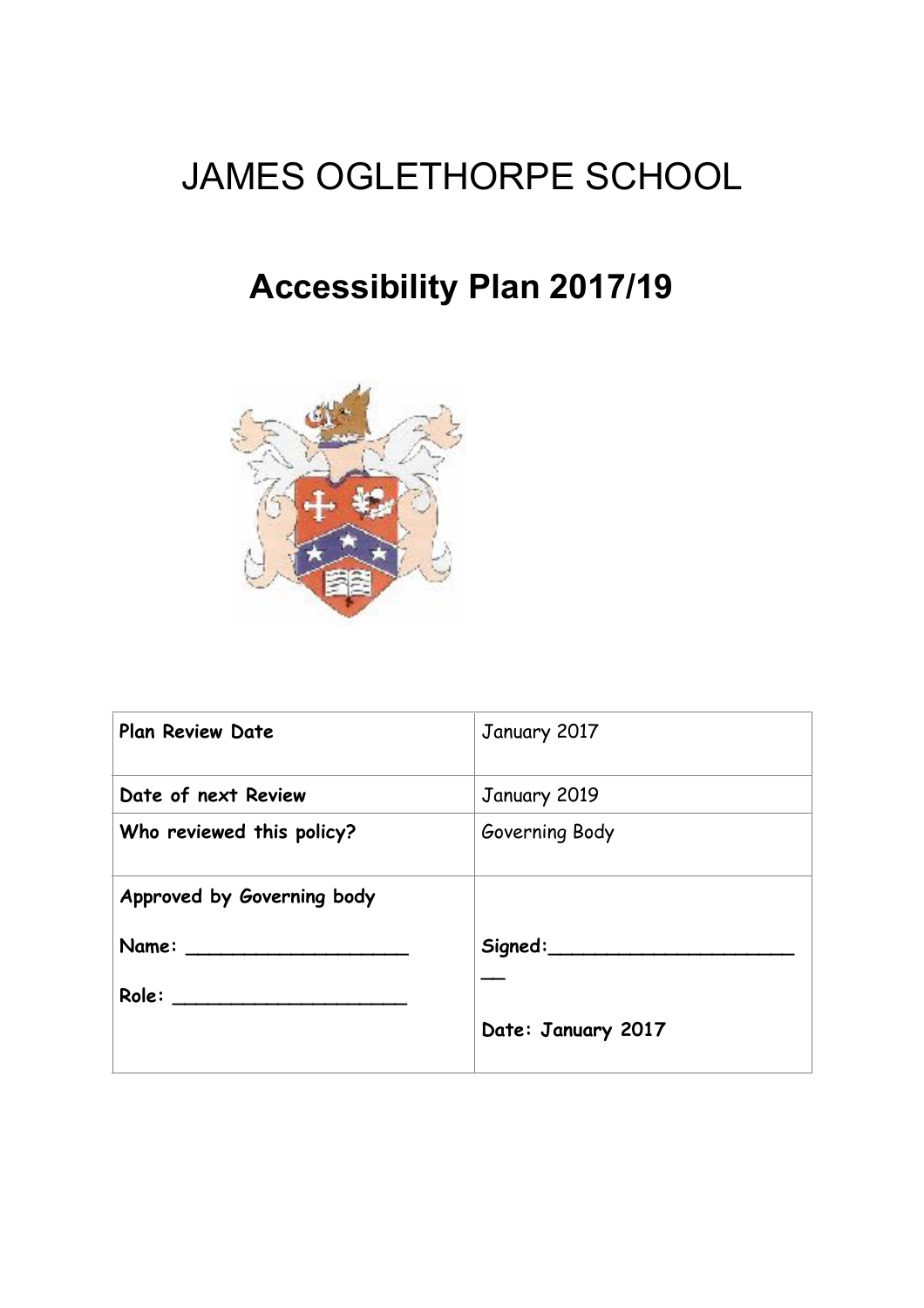### **ACCESSIBILITY PLAN 2017/9 : Meeting Disability Needs**

#### **Schools' duties around accessibility for disabled pupils**

Schools and LAs need to carry out accessibility planning for disabled pupils. These are the same duties as previously existed under the Disability Discrimination Act and have been replicated in the Equality Act 2010**.** The effect of the law is the same as in the past, meaning that "schools cannot unlawfully discriminate against pupils because of sex, race, disability, religion or belief and sexual orientation".

The SEN Code of Practice 0-25 also provides statutory guidance on duties, policies and procedures relating to Part 3 of the Children and Families Act 2014 and associated regulations and applies to England. It relates to children and young people with special educational needs (SEN) and disabled children and young people.

The Accessibility Plan is listed as a statutory document of the Department for Education's guidance on statutory policies for schools. The Plan must be reviewed every three years and approved by the Governing Body**.** 

Part 5A of the Disability Discrimination Act 1995 (DDA) requires the governing body to:

- promote equality of opportunity for disabled people: pupils, staff, parents, carers and other people who use the school or may wish to; and
- Prepare and publish a Disability Equality Scheme to show how they will meet these duties.

This **Accessibility Plan** and the accompanying action plan forms part of the **Disability Equality Scheme** and sets out how the governing body will improve equality of opportunity for disabled people.

Schools are required to produce an **Accessibility Plan** for:

- increasing the extent to which disabled students can participate in the curriculum – this is whole school level, not just teaching and learning but after school clubs, leisure and sporting activities and school visits;
- improving the physical environment to increase the extent to which disabled students can take advantage of education and associated services;
- improving the delivery of information to disabled students which is provided to students who are not disabled - taking into account views of students and parents

Information about the Accessibility Plan must be published in the annual report to parents. There is an overlap with the school's special educational needs policy. Special educational needs provision is something additional to or otherwise different from normal provision. The Accessibility Plan goes beyond SEN. Its aim is to increase inclusion.

There are two parts to the disability provisions in the new legislation. The 'discrimination' part requires schools to take **reasonable** steps to prevent a child with a disability being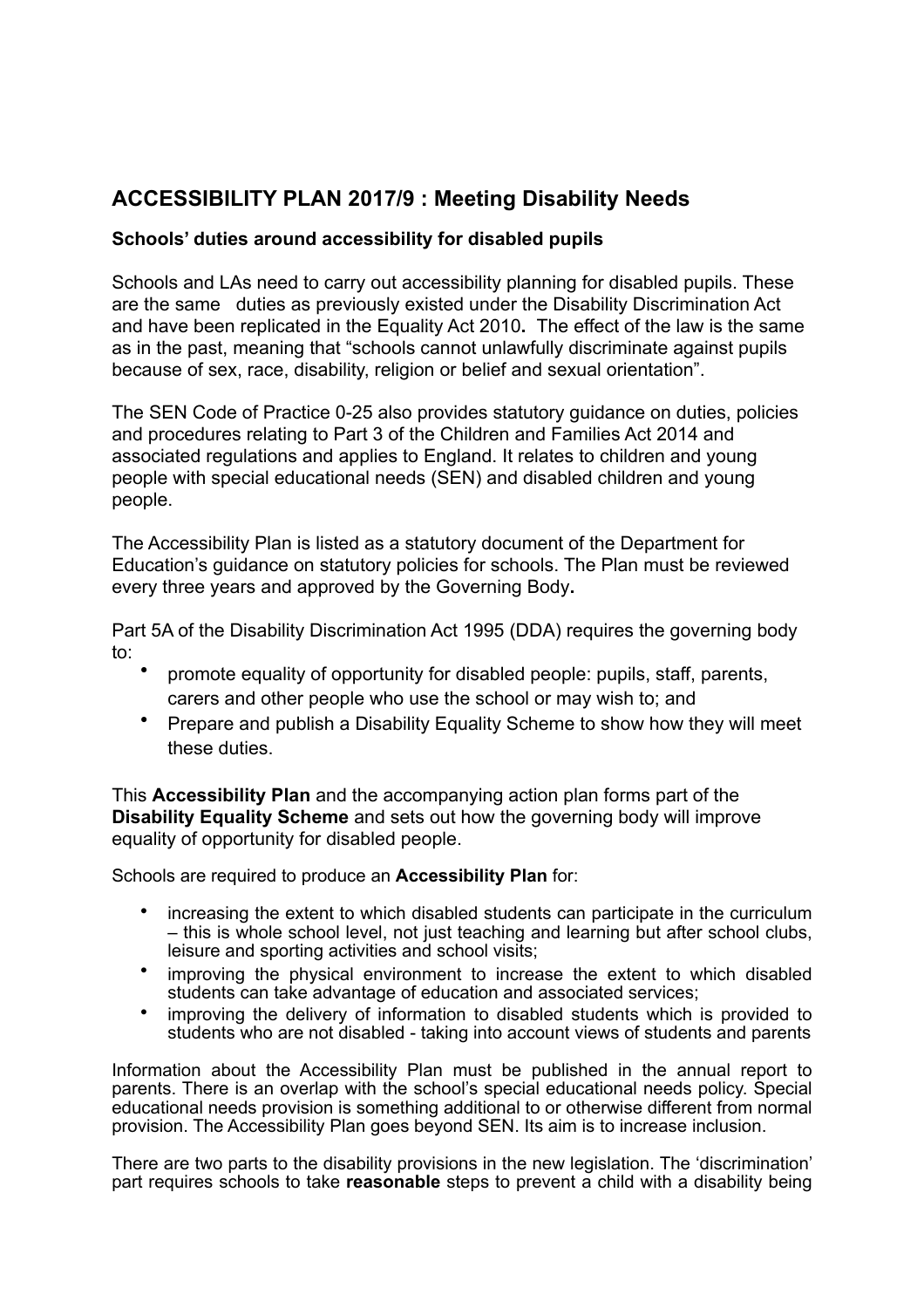at a disadvantage. These are day-to-day adjustments that must be taken now and schools must ensure that no member of staff discriminates against a student with a disability. The nature of reasonable adjustments is likely to be found in good practice. The second part, the planning, looks to **improve** access over time.

Once the Plan has been published the school has a duty to implement it and allocate adequate resources to it.

The SEN and Disability Act 2001 extended the DDA to cover education, so since 2002 the Governing Body has had three key duties towards disabled pupils under part 4 of the DDA.

- Not to treat disabled pupils less favourably for reasons related to their disability
- To make reasonable adjustments for disabled pupils, so that they are not at a substantial disadvantage including potential adjustments this may be needed in the future.
- To plan to increase access to education for disabled pupils.

#### **The definition of disability in the Equality Act 2010 is :**

'A physical or mental impairment that has a substantial, long-term, adverse effect on a person's ability to carry out normal day-to-day activities. Some specific medical conditions – HIV, multiple sclerosis and cancer – are all considered as disability regardless of their effect.'

'Substantial' is defined as 'more than trivial' so the definition covers a large group of children and can include hidden disabilities such as dyslexia and other language and learning difficulties and some behavioural difficulties if, for example, they arise from recognised 'protected characteristics' conditions such as ASD / Aspergers and ADHD. Some, but not all, of the children will have special educational needs.

The aims of the Act and the Code of Practice 0-25 (2014) are to encourage inclusion. This requires us to think of the barriers each area of disability may cause the individual and to take steps to remove these, or reduce the possible impact.

Our Plan will consider improving access for all these areas over time.

#### **Plan for 2017 / 2019**

| <b>Action / Commitment</b> | <b>Timescale and</b><br>implementation |
|----------------------------|----------------------------------------|
|                            |                                        |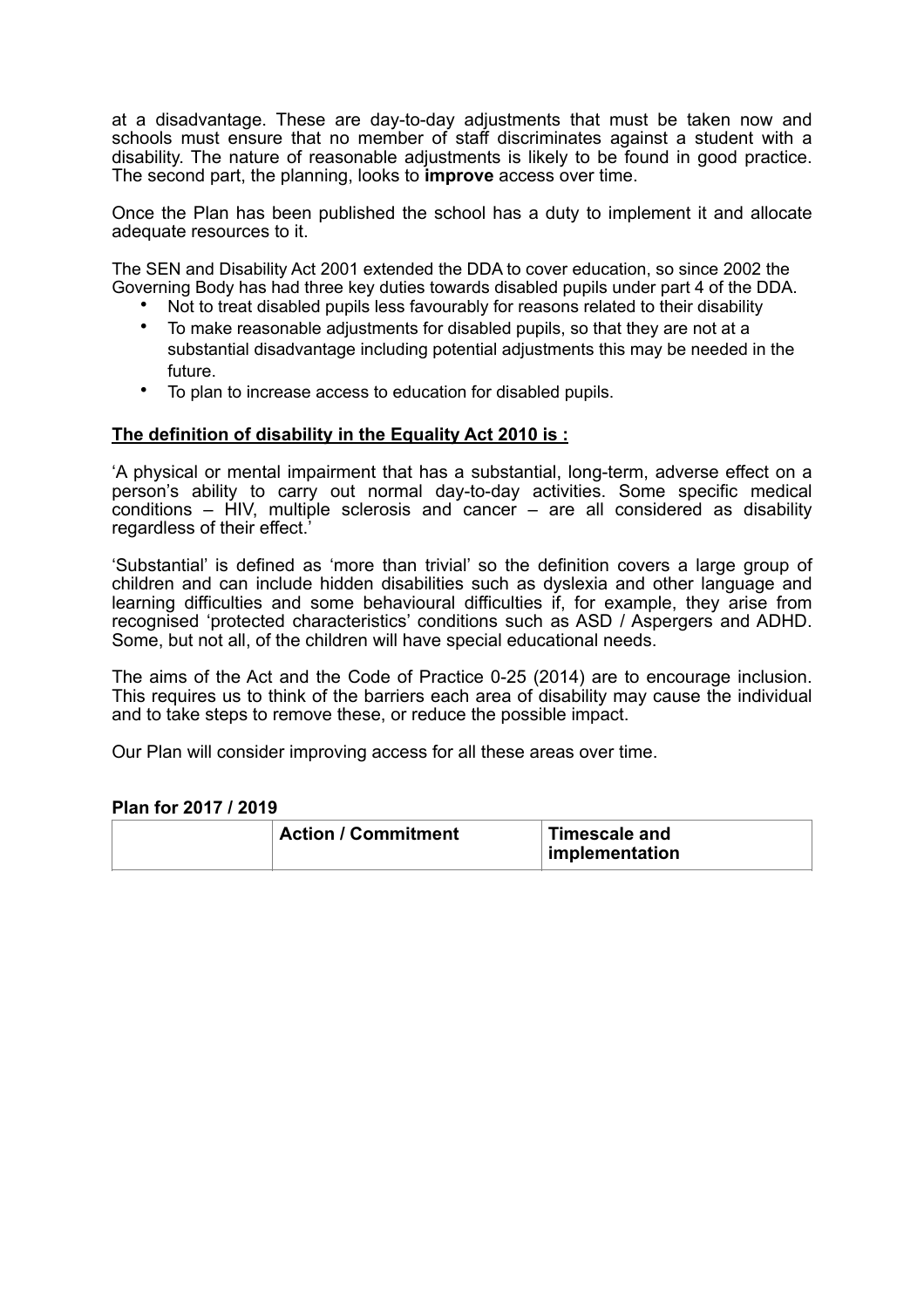| <b>Improving</b><br>access to the<br>curriculum              | Whole school awareness of<br>barriers to learning for<br>vulnerable pupils /<br>understanding of SEND/PP<br>support mechanisms.<br>Differentiation and curriculum<br>access to deliver quality first<br>teaching | Annual training for teaching staff<br><b>SEN Guidance document,</b><br>including summary of Code of<br>Practice and PP Guidance<br>document<br>School priority (one of 5 linked<br>priorities for 2017) - CPD,<br>appraisal targets and M&E<br>focus |
|--------------------------------------------------------------|------------------------------------------------------------------------------------------------------------------------------------------------------------------------------------------------------------------|------------------------------------------------------------------------------------------------------------------------------------------------------------------------------------------------------------------------------------------------------|
|                                                              | School focus on marking &<br>feedback to enable all pupils to<br>access progress frameworks                                                                                                                      | School priority (one of 5 linked<br>priorities for 2017) – CPD,<br>appraisal targets and M&E<br>focus                                                                                                                                                |
|                                                              | <b>Embedding of new SEN</b><br>Support Plans to develop the<br>support of those pupils with<br>special educational needs                                                                                         | Fully in place September 2017<br>Plans for individual pupils                                                                                                                                                                                         |
|                                                              | Homework – embedding of new<br>system especially in year 6 to<br>encourage independence and<br>give choices – accessible to<br>parents                                                                           | September 2017 - develop<br>through homework clubs & peer<br>support                                                                                                                                                                                 |
|                                                              | SMSC – development of robust<br>revised programme<br>Ongoing review and<br>development of the curriculum<br>design and delivery to meet the<br>needs of all learners                                             | Launched with training in<br>September 2016<br>Ongoing throughout 2017/18<br>school year - to be reviewed<br>and developed by a range of<br>focus groups -T&L group<br>established to link with all<br>stakeholders.                                 |
| <b>Improving</b><br>access to the<br>physical<br>environment | Further improving outdoor areas<br>to prevent slipping with<br>contrasted grip surfaces                                                                                                                          | Summer 2017 (new build/<br>refurbishment of PRU and<br>outdoor areas)                                                                                                                                                                                |
|                                                              | A rolling maintenance<br>programme to rectify external<br>areas to rid pot holes, etc.                                                                                                                           | On-going                                                                                                                                                                                                                                             |
|                                                              | Replace handles and locks with<br>door entry systems.                                                                                                                                                            | Summer 2017 (new build/<br>reception)                                                                                                                                                                                                                |